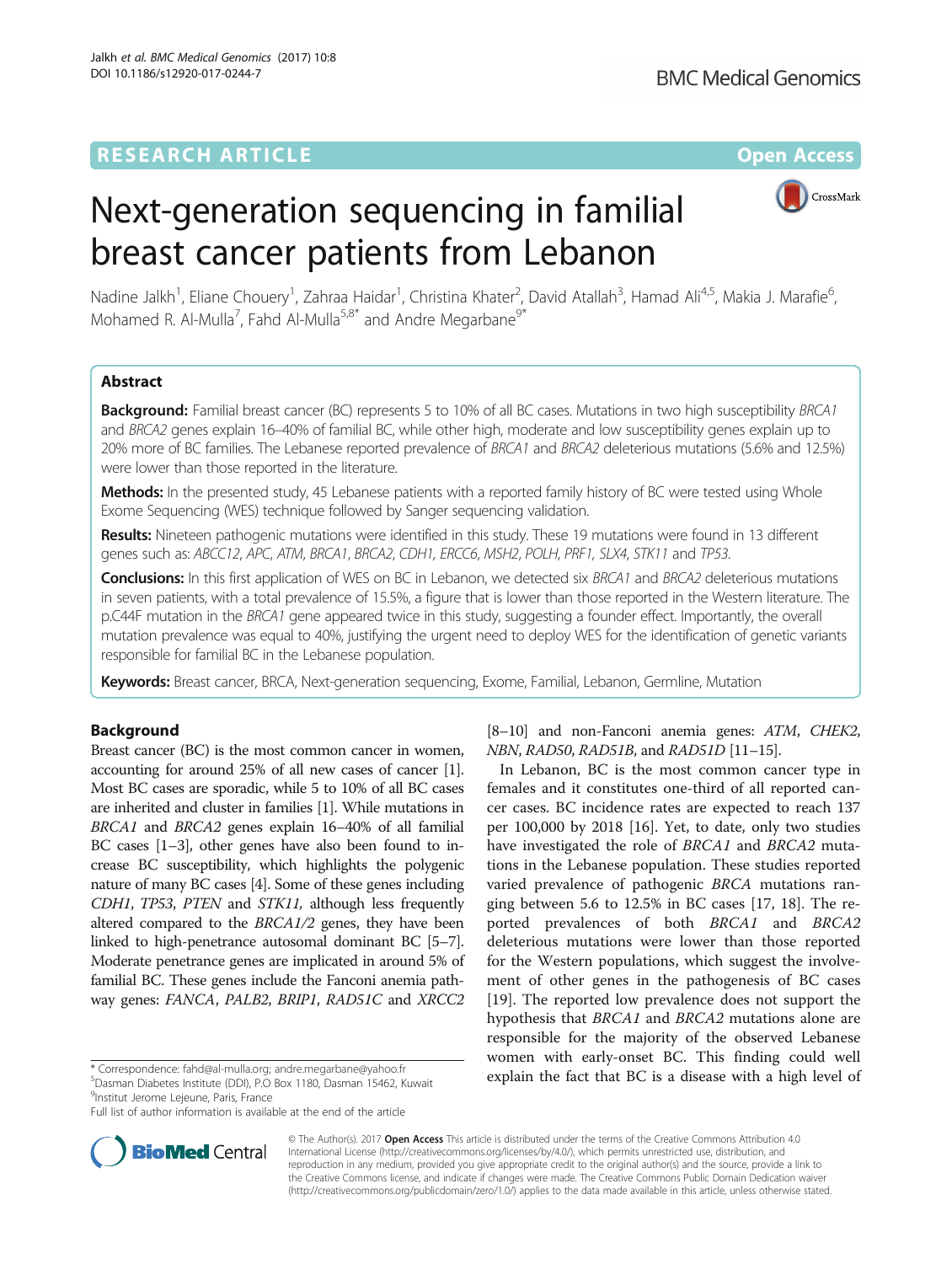genetic heterogeneity and that monogenic and polygenic models of inheritance may exist.

Since the completion of the human genome project, massive leaps have reshaped the field of clinical genomics. The development of Next-generation sequencing (NGS) platforms allowed a more robust, fast and accurate analysis of diseases and syndromes with polygenic nature. NGS platforms including WES are believed to enhance and improve diagnosis and therapy development of many diseases including BC [\[20](#page-10-0)–[23\]](#page-10-0).

In the presented study, we utilized WES to investigate germline genetic variations in 45 Lebanese cases diagnosed with familial BC and unknown BRCA1 or BRCA2 status. We found several rare variants that can potentially explain BC susceptibility in the analyzed cases.

# **Methods**

# Inclusion criteria

From 2012 to 2015, 45 unrelated patients with inherited BC were selected to undergo DNA testing. They were referred from a wide variety of settings from all over the country, ranging from private physicians' clinics to major academic medical centers because of hereditary BC. The patients fulfilled a personal history of invasive BC and at least one of the following criteria: A) diagnosis at age  $\leq$ 40 years, B) BC at any age at onset with at least 2 firstand/or second-degree relatives, C) BC < 50 years in a first- or second-degree relative, D) ovarian cancer in at least 2 first- and/or second-degree relatives, E) breast and ovarian cancer in at least 2 first- and/or seconddegree relatives, F) both breast and ovarian cancer in a single first- or second-degree relative.

Approval to conduct the study was obtained from the Ethics Committee of Saint-Joseph University-Lebanon. After an informed consent was signed and all ethical requirements were fulfilled, a 10 ml of peripheral blood was isolated from each individual enrolled and the DNA was extracted using the salting out methods [\[24\]](#page-10-0). All patients signed the informed consent and agreed to share their variant data.

#### Whole exome sequencing

Exon capture and sequencing: Samples were prepared for whole Exome sequencing and enriched according to the manufacturer's standard protocol. The concentration of each library was determined using Agilent's QPCR NGS Library Quantification Kit (G4880A). Samples were pooled prior to sequencing with each sample at a final concentration of 10nM. Sequencing was performed on the Illumina HiSeq2000 platform using TruSeq v3 chemistry.

Mapping and alignment: Reads files (FASTQ) were generated from the sequencing platform via the manufacturer's proprietary software. Reads were aligned to the hg19/b37 reference genome using the Burrows-Wheeler Aligner (BWA) package v0.6.1 [\[25](#page-10-0)]. Local realignment of the mapped reads around potential insertion/deletion (Indel) sites was carried out with the Genome Analysis Tool Kit (GATK) v1.6 [[26\]](#page-10-0). Duplicate reads were marked using Picard v1.62. Additional BAM file manipulations were performed with Samtools 0.1.18 [\[27\]](#page-10-0). Base quality (Phred scale) scores were recalibrated using GATK's covariance recalibration. SNP and Indel variants called using the GATK Unified Genotyper for each sample [[28\]](#page-10-0). SNP novelty is determined against dbSNP. A list of 134 genes known to be associated with hereditary BC and other cancers were studied (Additional file [1](#page-9-0)).

# Variants evaluation

Variants obtained were reported using five categories according to the Human Genome Mutation Database (HGMD Professional) [[29\]](#page-10-0). These categories are listed in Table 1.

The first variant category consists of alleles labeled as disease causing mutations (DM) in HGMD Professional. These alleles must be rare: <1% allele frequency in 6,500 exomes from the National Heart, Lung, and Blood Institute (NHLBI) Exome Sequencing Project ("Exome Variant Server" 2015) and the 1,000 Genomes Project Genomes [\[30](#page-10-0)].

The BRCA gene variants identified were checked for pathogenicity in 4 databases: Breast Cancer Information Core (BIC) [\[31](#page-10-0)], Leiden Open Variation Database (LOVD) [[32\]](#page-11-0), the Catalogue of Somatic Mutations in Cancer database (COSMIC) [\[33](#page-11-0)] and BRCA Exchange website [\(http://brcaexchange.org](http://brcaexchange.org/)) providing data from the ENIGMA consortium [[34\]](#page-11-0).

Table 1 Variants reported in five categories according to the HGMD Professional

| Category   | Category                                                     | Variation reported as                                                                                                                                      |
|------------|--------------------------------------------------------------|------------------------------------------------------------------------------------------------------------------------------------------------------------|
| <b>DM</b>  | Disease-causing<br>mutations                                 | Pathological mutation                                                                                                                                      |
| DM?        | Disease-causing<br>mutations                                 | Likely pathological mutation                                                                                                                               |
| DР         | Disease-associated<br>polymorphism                           | Polymorphism in significant<br>association with a disease/<br>phenotype ( $p < 0.05$ ) that is<br>assumed to be functional                                 |
| <b>DFP</b> | Disease-associated<br>polymorphism                           | Polymorphism in significant<br>association with disease ( $p < 0.05$ )<br>that has evidence of being of<br>direct functional importance                    |
| FP         | In vitro/laboratory or<br>in vivo functional<br>polymorphism | Polymorphism that affects the<br>structure, function or expression<br>of the gene (or gene product),<br>but with no disease association<br>reported as yet |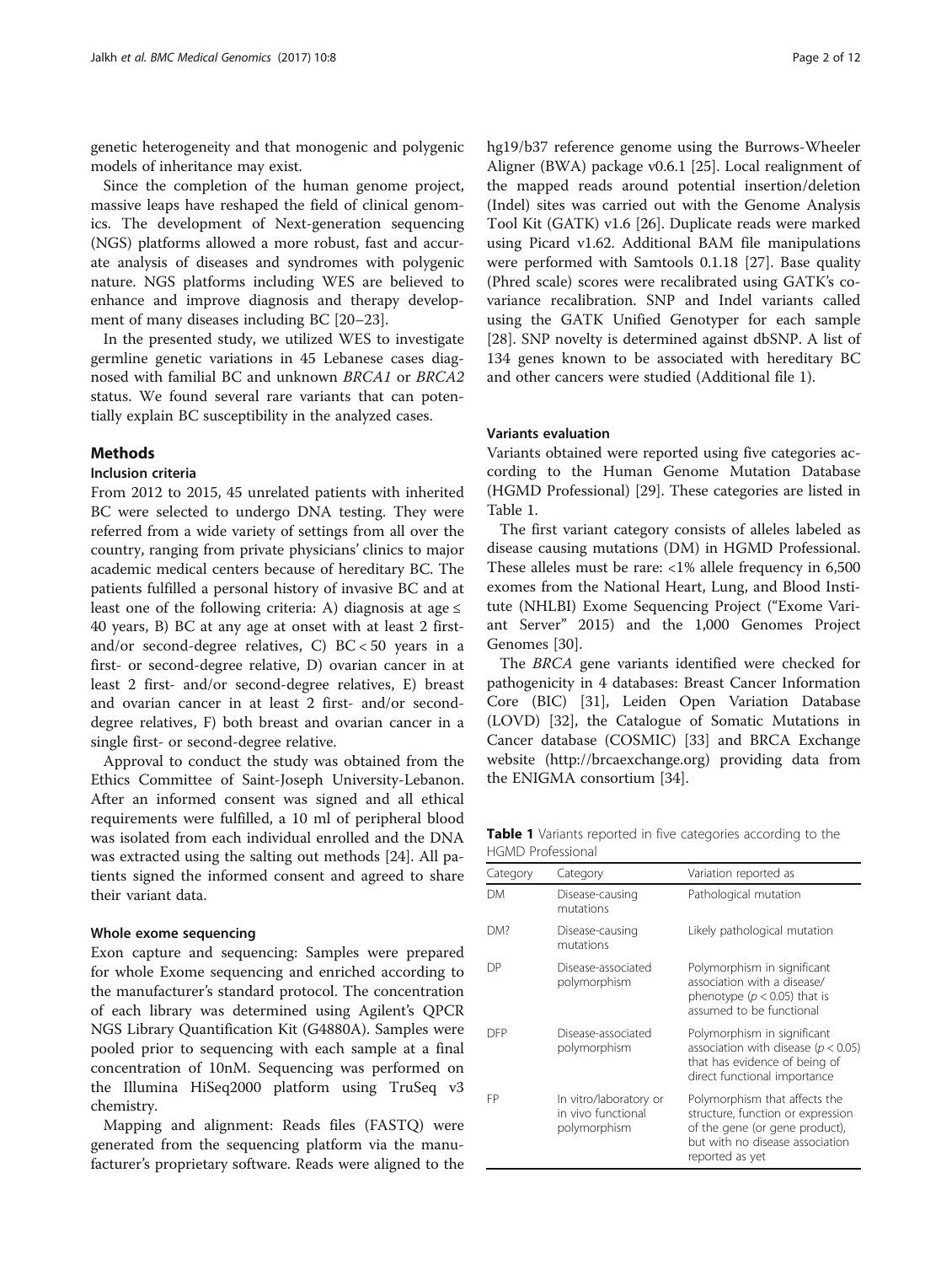# <span id="page-2-0"></span>Variants confirmation

Sanger's sequencing was utilized to confirm the relevant variants identified by WES and to study the segregation of these variants with the disease phenotype in members of families included in the study. PCR reactions were run in final volumes of 50 μl containing 100 ng DNA, 0.25 mM dNTPs, 100 ng of each primer and 0.02 unit of Taq polymerase (Invitrogen Life Technologies, Carlsbad, CA, USA). PCR was performed in an ABI9700 thermocycler (Applied Biosystems, Foster City, CA) with initial denaturation at 94 °C for 5 min, followed by 35 cycles of 95 °C for 30s, specific annealing temperature for 30s, 72 °C for 30s. Primer sequences are available on request as well as annealing temperatures of each exon. PCR products were purified using the illustraTM GFX PCR DNA and Gel Band Purification Kit (GE Healthcare, Buckinghamshire, UK). Both strands of the products were sequenced using the BigDyeW Terminator v1.1 Cycle Sequencing Kit (Applied Biosystems, Foster City, CA) under standard conditions. The labeled products were subjected to electrophoresis on an ABI3130 and ABI3500 Genetic Analyzer sequencing system (Applied Biosystems, Foster City, CA, USA). Electropherograms were analyzed using Sequence Analysis Software v5.2 (Applied Biosystems, Foster City, CA, USA) and compared to reference sequences using ChromasPro v1.7.6.1 (Technelysium, Queensland, Australia).

# Results

#### Patient characteristics and sequencing statistics

The mean age at diagnosis of BC for the 45 patients was 44 years (range 29–79). Sixteen patients provided us with their histopathological results. Seven BC were estrogen-receptor (ER) and progesterone-receptor (PR) positive, 5 patients had negative ER and PR disease and 2 patients had negative ER and positive PR disease. Two patients had triple negative disease from which one patient (Family 30) carried p.C44F mutation in BRCA1 (Fig. 1).

We obtained an average of 44 million reads per sample, with a mean coverage of 94% at a mean X coverage of 20X.

### WES analysis

Within this cohort, a total of 126 variants were detected by WES and these are listed in Table [2](#page-3-0). In 7 of the 45 patients, not listed in Table [2,](#page-3-0) no variants in cancer predisposing genes (Additional file [1](#page-9-0)) were identified.

We were able to detect 19 HGMD DM variations of which 9 are specifically associated with breast cancer (Table [2\)](#page-3-0). The distribution of the remaining variants in the HGMD categories was: 11 DM?, 11 DP, 1 FP, and 9 DFP. In addition, 75 novel variations were detected in this study (Table [2\)](#page-3-0).

Six BRCA1 and BRCA2 DM mutations were detected in 5 and 2 patients, respectively in a total prevalence of 15.5% (Table [2\)](#page-3-0).

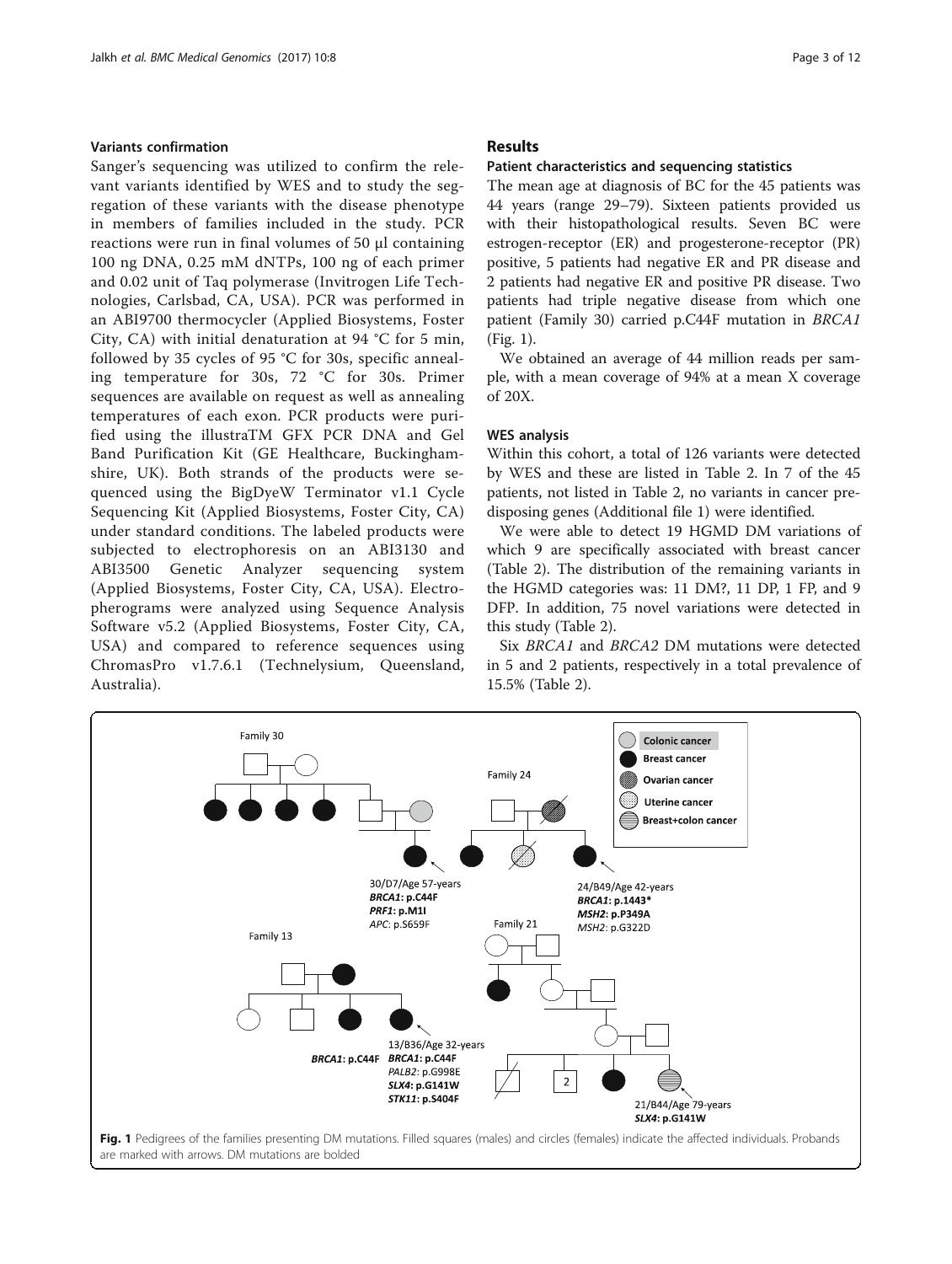<span id="page-3-0"></span>Table 2 Mutations in BC associated genes detected by NGS in a series of 45 Lebanese patients

| Family number/Patient code | Genes              | Results                | <b>HGMD Professional</b>                            | ExAC allele frequency |
|----------------------------|--------------------|------------------------|-----------------------------------------------------|-----------------------|
| 1/B19                      | XRCC3              | c.C722T p.T241M        | DFP Association with melanoma                       | 0.3075                |
|                            | XRCC1              | c.G839A p.R280H        | DFP Association with increased lung cancer          | 0.08811               |
|                            | CASP8              | $c.*429A > G$          | Not found                                           | Not found             |
|                            | <b>BRCA2</b>       | $c$ . $C65T$ p. $A22V$ | Not found                                           | Not found             |
|                            | <b>MUTYH</b>       | c.C1258G p.L420V       | Not found                                           | Not found             |
|                            | SLX4               | c.C1837T p.Q613X       | Not found                                           | Not found             |
| 2/B21                      | <b>BRCA1</b>       | c.A536G p.Y179C        | DM Breast and/or ovarian cancer                     | 0.0002718             |
|                            | ATM                | c.T2572C p.F858L       | DP Association with breast cancer                   | 0.009149              |
|                            | ATM                | c.C3161G p.P1054R      | DFP Association with breast cancer                  | 0.01692               |
|                            | <b>TP53</b>        | c.C215G p.P72R         | DFP Association with Lung cancer                    | 0.6600                |
| 3/B22                      | BRCA2              | c.C5744T p.T1915M      | DP Association with breast cancer risk              | 0.01790               |
|                            | ARL 11             | c.G446A p.W149X        | DP Association with cancer                          | 0.009898              |
|                            | TP53               | c.C215G p.P72R         | DFP Association with Lung cancer                    | 0.6600                |
|                            | ERCC3              | c.C508T p.R170X        | Not found                                           | Not found             |
|                            | VHL                | c.A631C p.M211L        | Not found                                           | 0.00004623            |
|                            | MRE11A             | c.C1491T p.I497I       | Not found                                           | 0.0006514             |
|                            | PTCH <sub>1</sub>  | c.G4054A p.V1352l      | Not found                                           | Not found             |
| 4/B23                      | TP53               | c.C215G p.P72R         | DFP Association with Lung cancer                    | 0.6600                |
|                            | TP53               | c.C245T p.P82L         | DM Breast cancer                                    | 0.00001657            |
|                            | BRCA2              | c.A1114C p.N372H       | DFP Association with Breast cancer                  | 0.2779                |
|                            | <b>FANCA</b>       | c.G1038C p.W346C       | Not found                                           | 0.00006621            |
|                            | POLE               | c.C3890T p.S1297L      | Not found                                           | 0.00002580            |
|                            | POLD1              | c.T2257C p.Y753H       | Not found                                           | Not found             |
|                            | GATA2              | c.C1040T p.T347I       | Not found                                           | Not found             |
| 5/B24                      | BRCA2              | c.G8775C p.Q2925H      | Not found                                           | 0.000008322           |
|                            | APC                | c.C6821T p.A2274V      | DM Adenomatous polyposis coli                       | 0.0009917             |
|                            | EZH2               | c.C349T p.Q117X        | Not found                                           | Not found             |
| 6/B25                      | XRCC3              | c.C722T p.T241M        | DFP Association with melanoma                       | 0.3075                |
|                            | MLH1               | c.A655G p.I219V        | DP Colorectal cancer, non-polyposis                 | 0.2325                |
|                            | RAD51D             | c.G494A p.R165Q        | Not found                                           | Not found             |
|                            | ATM                | $C.496 + 4T > C$       | Not found                                           | 0.00009891            |
|                            | PPM1D              | c.G275C p.C92S         | Not found                                           | Not found             |
|                            | STK11              | $c.375 - 1C > T$       | DM Colorectal cancer                                | Not found             |
| 7/B <sub>26</sub>          | XRCC3              | c.C722T p.T241M        | DFP Association with melanoma                       | 0.3075                |
|                            | MSH2               | c.C1045G p.P349A       | DM Renal cell carcinoma                             | 0.00009062            |
|                            | <b>MUTYH</b>       | c.C1174A p.L392M       | Not found                                           | Not found             |
|                            | <b>MUTYH</b>       | c.C1258A p.L420M       | DM? Colorectal cancer                               | Not found             |
|                            | ATM                | $c.496 + 4 T > C$      | Not found                                           | 0.00009891            |
|                            | RB1                | c.C1505T p.T502I       | Not found                                           | 0.00001098            |
|                            | PPM <sub>1</sub> D | c.G275C p.C92S         | Not found                                           | Not found             |
| 8/B <sub>27</sub>          | XRCC3              | c.C722T p.T241M        | DFP Association with melanoma                       | 0.3075                |
|                            | BRCA1              | c.A1067G p.Q356R       | DP Association with breast and/or<br>ovarian cancer | 0.04407               |
|                            | XRCC1              | c.C580T p.R194W        | DFP Benign breast disease                           | 0.09276               |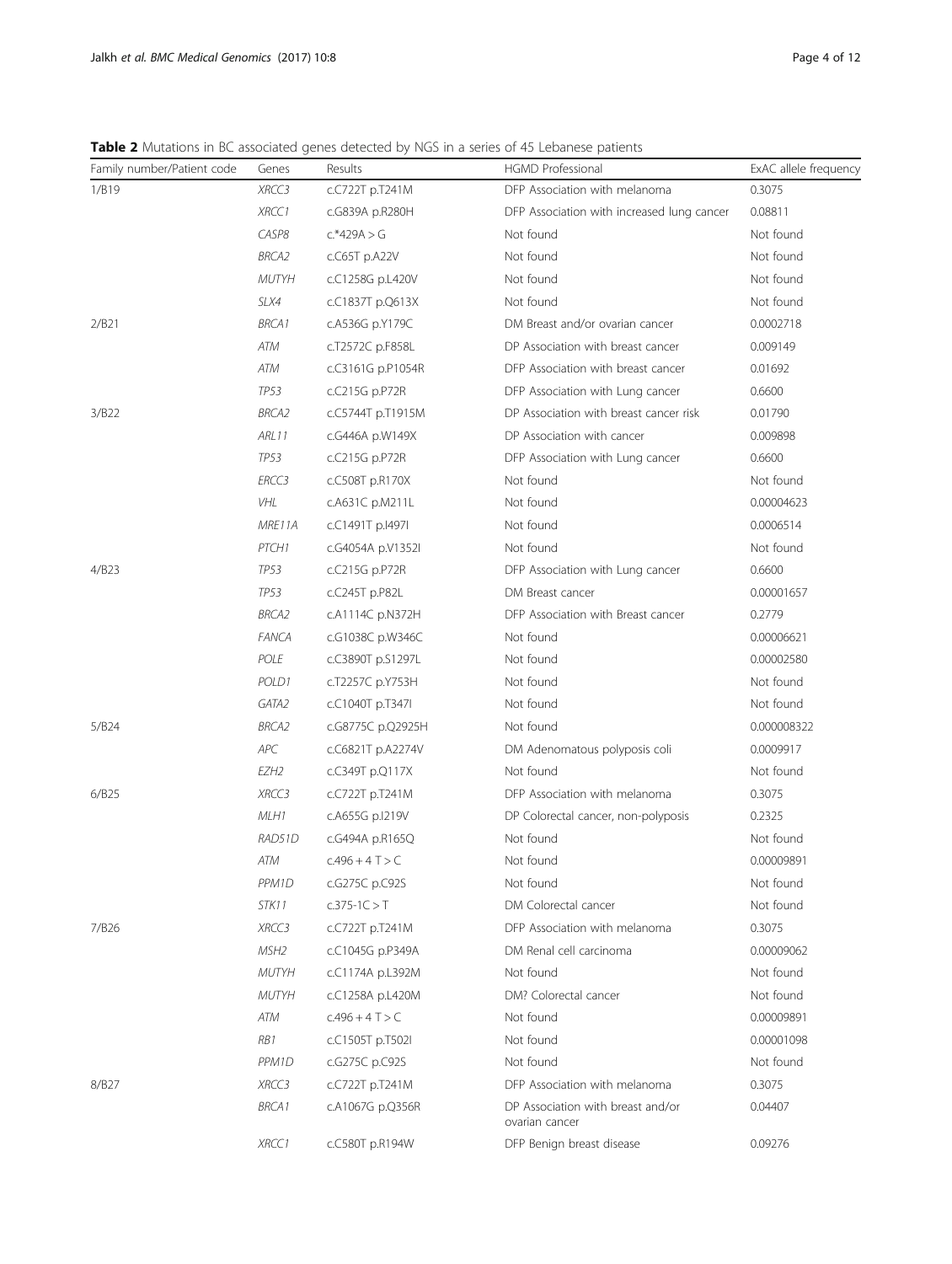Table 2 Mutations in BC associated genes detected by NGS in a series of 45 Lebanese patients (Continued)

|        | CDH1                | c.G1774A p.A592T            | DM? Breast cancer                    | 0.003212    |
|--------|---------------------|-----------------------------|--------------------------------------|-------------|
| 35/B28 | <b>BARD1</b>        | c.1071_1091del p.357_364del | Not found                            | Not found   |
|        | ABCC12              | c.G490T p.G164X             | DM Bladder cancer                    | 0.003185    |
|        | <b>MCC</b>          | c.G152T p.G51V              | Not found                            | 0.0001346   |
| 9/B31  | ATM                 | c.T2119C p.S707P            | DFP Association with Breast cancer   | 0.007927    |
|        | <b>FANCA</b>        | c.C4232T p.P1411L           | Not found                            | 0.0001318   |
| 36/B32 | ATM                 | c.C2770T p.R924W            | Not found                            | 0.00004942  |
|        | ALK                 | c.T4211C p.L1404P           | Not found                            | 0.00008370  |
| 10/B33 | <b>BRIP1</b>        | c.A3571G p.I1191V           | Not found                            | 0.00004967  |
|        | NSD1                | c.2224_2243del p.P742fs     | Not found                            | Not found   |
|        | <b>FANCG</b>        | c.G1298C p.R433P            | Not found                            | 0.00004118  |
|        | <b>FLCN</b>         | c.T1387C p.Y463H            | Not found                            | 0.00003298  |
|        | PTCH1               | c.A3749G p.Y1250C           | Not found                            | Not found   |
| 11/B34 | XRCC4               | c.T401C p.I134T             | DP Association with Lung cancer      | 0.02505     |
|        | RAD51C              | c.G376A p.A126T             | FP Reduced activity                  | 0.003529    |
| 12/B35 | <b>ARL11</b>        | c.G571A p.G191R             | Not found                            | 0.00002188  |
|        | Rad50               | c.A280C p.I94L              | DM? Breast and/or ovarian cancer     | 0.003473    |
|        | POLE                | c.G2276A p.R759H            | Not found                            | 0.00001647  |
| 13/B36 | <b>BRCA1</b>        | c.G131T p.C44F              | DM Breast and/or ovarian cancer      | Not found   |
|        | SLX4                | c.G421T p.G141W             | DM Breast and/or ovarian cancer      | 0.0008237   |
|        | STK11               | c.C1211T p.S404F            | DM Peutz-Jeghers syndrome            | 0.0009281   |
|        | PALB <sub>2</sub>   | c.G2993A p.G998E            | DP Breast cancer, increased risk-    | 0.01579     |
|        | <b>BRCA2</b>        | c.C1151T p.S384F            | DM? Breast cancer                    | 0.0006789   |
|        | <b>DICER1</b>       | c.A5276G p.K1759R           | Not found                            | 0.00004942  |
|        | <b>CEBPA</b>        | c.T122C p.I41T              | Not found                            | Not found   |
|        | RECQL4              | c.G3314A p.G1105D           | Not found                            | 0.005430    |
| 14/B37 | RAD50               | c.G379A p.V127I             | Not found                            | 0.001653    |
|        | CASP8               | c.A1117G p.I373V            | Not found                            | Not found   |
|        | RECQL4              | c.C3184T p.R1062W           | Not found                            | 0.0003129   |
|        | <b>WRN</b>          | c.G4129A p.G1377S           | Not found                            | 0.00002483  |
| 15/B38 | <b>BARD1</b>        | c.C119T p.A40V              | Not found                            | 0.00004775  |
|        | PTCH1               | c.169_170delCT p.57_57del   | Not found                            | 0.000008913 |
|        | PTCH1               | c.A3749G p.Y1250C           | Not found                            | Not found   |
|        | PTCH1               | c.C4126T p.R1376W           | Not found                            | Not found   |
|        | ERCC5               | c.A1904G p.H635R            | Not found                            | Not found   |
|        | <b>DICER1</b>       | c.C3811T p.L1271F           | Not found                            | Not found   |
| 16/B39 | CDKN <sub>2</sub> A | c.G442A p.A148T             | DP Association with melanoma         | 0.02278     |
|        | RAD51D              | c.A758G p.E253G             | Not found                            | 0.01144     |
|        | ERCC6               | c.C2800A p.P934T            | DM Cockayne syndrome                 | Not found   |
| 17/B40 | MSH2                | c.A1787G p.N596S            | DM Colorectal cancer, non-polyposis  | 0.0002558   |
|        | ATM                 | c.A1982C p.D661A            | Not found                            | Not found   |
|        | PMS <sub>2</sub>    | c.G1688T p.R563L            | DM? Colorectal cancer, non-polyposis | 0.005813    |
|        | GPC3                | c.78_79insCCG p.P27delinsPP | Not found                            | Not found   |
| 18/B41 | BRCA2               | c.658_659delGT p.V220I*     | DM Breast and/or ovarian cancer      | 0.00006119  |
|        | SLX4                | c.G3337C p.G1113R           | Not found                            | 0.000008237 |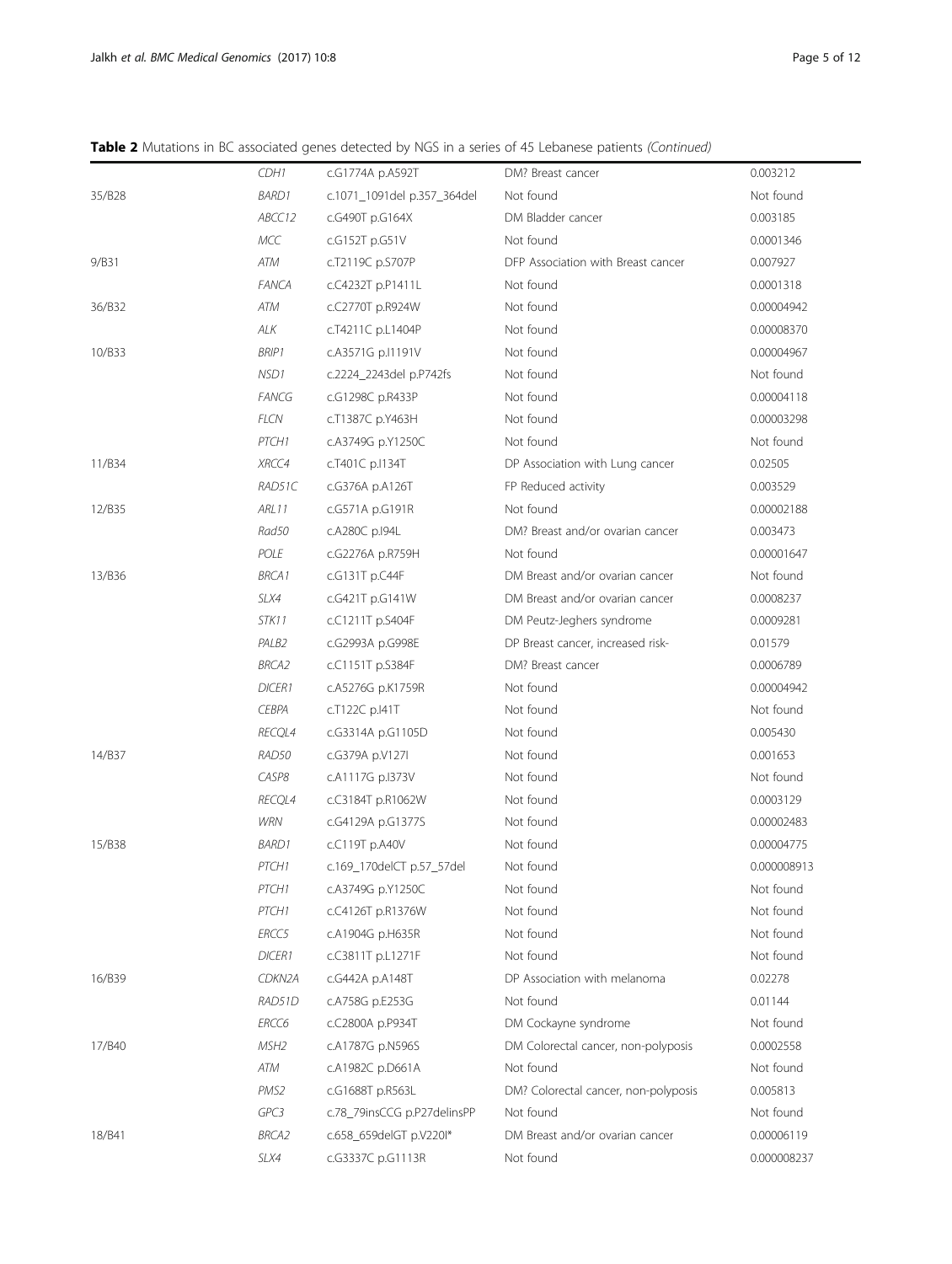# Table 2 Mutations in BC associated genes detected by NGS in a series of 45 Lebanese patients (Continued)

|        | SMARCA4            | c.C1098G p.I366M                    | Not found                                           | 0.00002715  |
|--------|--------------------|-------------------------------------|-----------------------------------------------------|-------------|
|        | EPHX1              | c.G1040C p.R347T                    | Not found                                           | 0.00003296  |
| 19/B42 | wwoxtv2            | c.A544G p.K182E                     | DM? cancer                                          | Not found   |
|        | ATM                | c.A5558T p.D1853V                   | DP Association with breast cancer,<br>contralateral | 0.005186    |
|        | RET                | c.C2508T p.S836S                    | DP Association with thyroid cancer                  | 0.04666     |
|        | <b>BRCA1</b>       | c.5090_5093delGTTA p.L1697fs        | Not found                                           | Not found   |
| 20/B43 | PALB <sub>2</sub>  | c.G2014C p.E672Q                    | DM? Breast cancer? (common variant)                 | 0.02239     |
|        | PALB <sub>2</sub>  | c.G2993A p.G998E                    | DP Breast cancer (common variant)                   | 0.01579     |
|        | RAD51C             | c.G376A p.A126T                     | FP Reduced activity                                 | 0.003529    |
|        | Tp53               | $c.673 - 36G > C$                   | DFP Breast cancer                                   | Not found   |
| 21/B44 | SLX4               | c.G421T p.G141W                     | DM Breast and/or ovarian cancer                     | 0.0008237   |
|        | SLX4               | c.C1919A p.T640N                    | Not found                                           | Not found   |
|        | <b>FANCM</b>       | c.A5224G p.I1742V                   | Not found                                           | 0.008398    |
|        | POLD1              | c.G2793C p.K931N                    | Not found                                           | Not found   |
| 22/B45 | ATM                | c.A5071C p.S1691R                   | DM Ataxia telangiectasia                            | 0.002019    |
|        | <b>BRIP1</b>       | c.G2220T p.Q740H                    | DM? Breast and/or ovarian cancer                    | 0.0004614   |
|        | <b>RET</b>         | c.C2508T p.S836S                    | DP Association with thyroid cancer                  | 0.04666     |
|        | <b>FANCA</b>       | c.A796G p.T266A                     | DP Associated with breast cancer                    | 0.5166      |
| 23/B46 | <b>BARD1</b>       | c.1071_1091del p.357_364del         | Not found                                           | Not found   |
|        | <b>FANCA</b>       | c.C3412G p.L1138V                   | Not found                                           | 0.001533    |
|        | MRE11A             | c.A1728T p.R576R                    | Not found                                           | 0.000008238 |
|        | SLX4               | c.C1186G p.L396V                    | Not found                                           | Not found   |
| 37/B47 | SLX4               | c.A5501G p.N1834S                   | Not found                                           | 0.005542    |
|        | ERCC4              | c.G1633C p.G545R                    | Not found                                           | 0.000008243 |
| 38/B48 | <b>SDHC</b>        | c.C31T p.R11C                       | Not found                                           | 0.000008252 |
|        | FANCD <sub>2</sub> | c.A1348G p.I450V                    | Not found                                           | 0.0003871   |
|        | <b>FANCF</b>       | c.C959T p.P320L                     | Not found                                           | 0.01264     |
|        | TSC <sub>2</sub>   | c.A2834G p.K945R                    | Not found                                           | Not found   |
|        | DIS3L2             | c.1651_1652insGGG<br>p.A551delinsGA | Not found                                           | Not found   |
|        | <b>GNAS</b>        | c.C1046T p.P349L                    | Not found                                           | Not found   |
| 24/B49 | <b>BRCA1</b>       | c.C4327T p.R1443*                   | DM Breast cancer                                    | Not found   |
|        | MSH2               | c.C1045G p.P349A                    | DM Renal cell carcinoma                             | 0.00009062  |
|        | MSH <sub>2</sub>   | c.G965A p.G322D                     | DM? Colorectal cancer, non-polyposis                | 0.01411     |
|        | <b>BARD1</b>       | c.G253T p.V85L                      | Not found                                           | 0.001068    |
|        | <b>NBN</b>         | c.G340T p.V114F                     | Not found                                           | Not found   |
|        | RET                | c.C2249G p.A750G                    | Not found                                           | 0.000008238 |
|        | XRCC3              | c.C260T p.P87L                      | Not found                                           | 0.00006286  |
| 25/B50 | POLH               | c.A2074G p.T692A                    | DM Xeroderma pigmentosum                            | 0.0001824   |
|        | Tp53               | $c.673 - 36G > C$                   | DFP Breast cancer                                   | Not found   |
|        | <b>CTNNB1</b>      | c.A2315G p.N772S                    | Not found                                           | 0.00003355  |
|        | POLD1              | c.C519G p.S173R                     | Not found                                           | 0.009212    |
| 26/D1  | ARL11              | c.G446A p.W149X                     | DP Association with cancer                          | 0.009898    |
|        | MSH2               | c.T1182G p.F394L                    | Not found                                           | 0.00001648  |
| 27/D4  | CHEK2              | c.T470C p.I157T                     | DFP Li-Fraumeni syndrome                            | Not found   |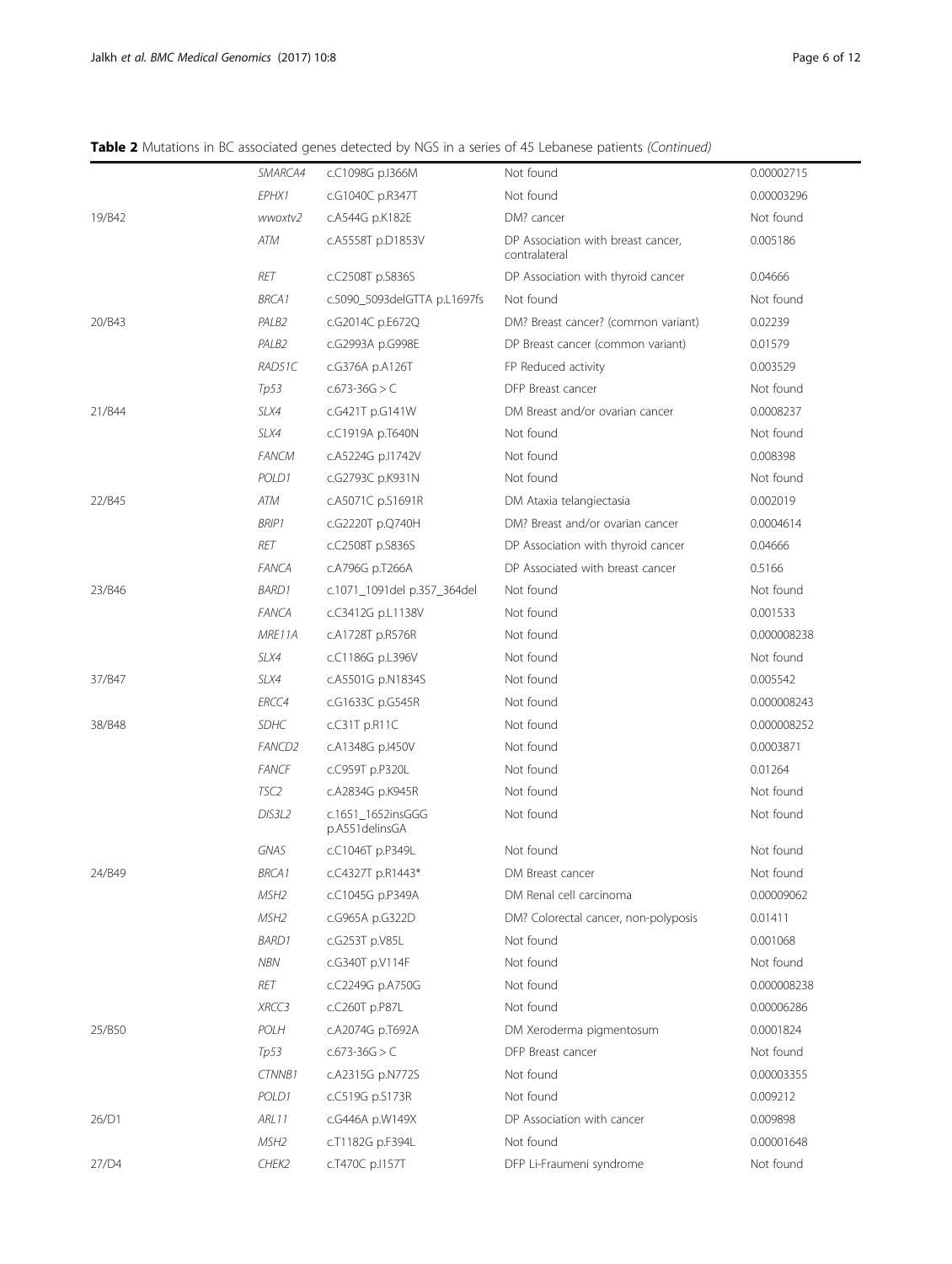<span id="page-6-0"></span>

| Table 2 Mutations in BC associated genes detected by NGS in a series of 45 Lebanese patients (Continued) |  |  |
|----------------------------------------------------------------------------------------------------------|--|--|
|                                                                                                          |  |  |

| 28/D5      | CDH1         | c.G2387A p.R796Q  | Not found                                           | 0.00003300  |
|------------|--------------|-------------------|-----------------------------------------------------|-------------|
| 29/D6      | BUB1B        | c.A1535G p.E512G  | Not found                                           | 0.000008239 |
| 30/D7      | APC          | c.C2876T p.S959F  | Not found                                           | Not found   |
|            | <b>BRCA1</b> | c.G131T p.C44F    | DM Breast and/or ovarian cancer                     | Not found   |
|            | PRF1         | c.G3A p.M1I       | DM Haemophagocytic lymphohistiocytosis,<br>familial | Not found   |
| 31/D8      | <b>TP53</b>  | c.G469A p.V157I   | DM Sarcoma, adult-onset                             | 0.00005776  |
| $32/III$ 4 | CDH1         | $c$ .G3A p.M1I    | DM Gastric cancer                                   | Not found   |
|            | <b>BRCA2</b> | c.C4061T p.T1354M | DM Breast cancer                                    | 0.000008328 |
|            | <b>BRCA2</b> | c.G4258T p.D1420Y | DM? Breast and/or ovarian cancer                    | 0.006796    |
| 33/D12     | CDH1         | c.A160G p.R54G    | Not found                                           | 0.00005916  |
| 34/D13     | BRCA2        | c.G223C p.A75P    | DM? Breast cancer                                   | 0.0001650   |

DM disease-causing mutation, DM? likely disease-causing mutation, DP disease-associated polymorphism, FP in vitro or in vivo functional polymorphism, DFP disease-associated polymorphism with additional functional evidence

Nine truncating mutations were detected in 9 different patients (Table [2](#page-3-0)). Three of these mutations were DM in HGMD: The first woman carried p.R1443\* in BRCA1, the second one carried p.V220I\* in BRCA2 and the third one carried p.G164X in ABCC12 (Table [2\)](#page-3-0). The six remaining truncating mutations were not found in HGMD: p.Q613X in SLX4, p.R170X in ERCC3, p.Q117X in EZH2, p.P742fs in NSD1, p.357\_364del in BARD1 and p.L1697fs in BRCA1 (Table [2](#page-3-0)).

Three DM mutations were found, each one, in 2 different patients: p.C44F in BRCA1 (Families 13 and 30), p.P349A in MSH2 (Families 7 and 24) and p.G141W in SLX4 (Fig. [1](#page-2-0) and Table [2](#page-3-0)).

In some families where different variants were found, in order to consider, which variant is pathogenic, we analyzed the co-segregation of the variations found with the cancer phenotype within 3 families 12, 13, and 32 (Figs. [1](#page-2-0) and 2).

Two members of family 12 were diagnosed with BC, their mother and maternal uncle were diagnosed with primary lung cancer and bone cancer, respectively. The nonsmoking mother was affected at the age of 63 but the age of the maternal uncle at diagnostic was not accessible. WES, in proband 12/B35 diagnosed with BC at the age of 42, identified 2 variants including one DM? p.I94L in RAD50, according to HGMD Professional database, and one novel variation p.G191R in ARL11

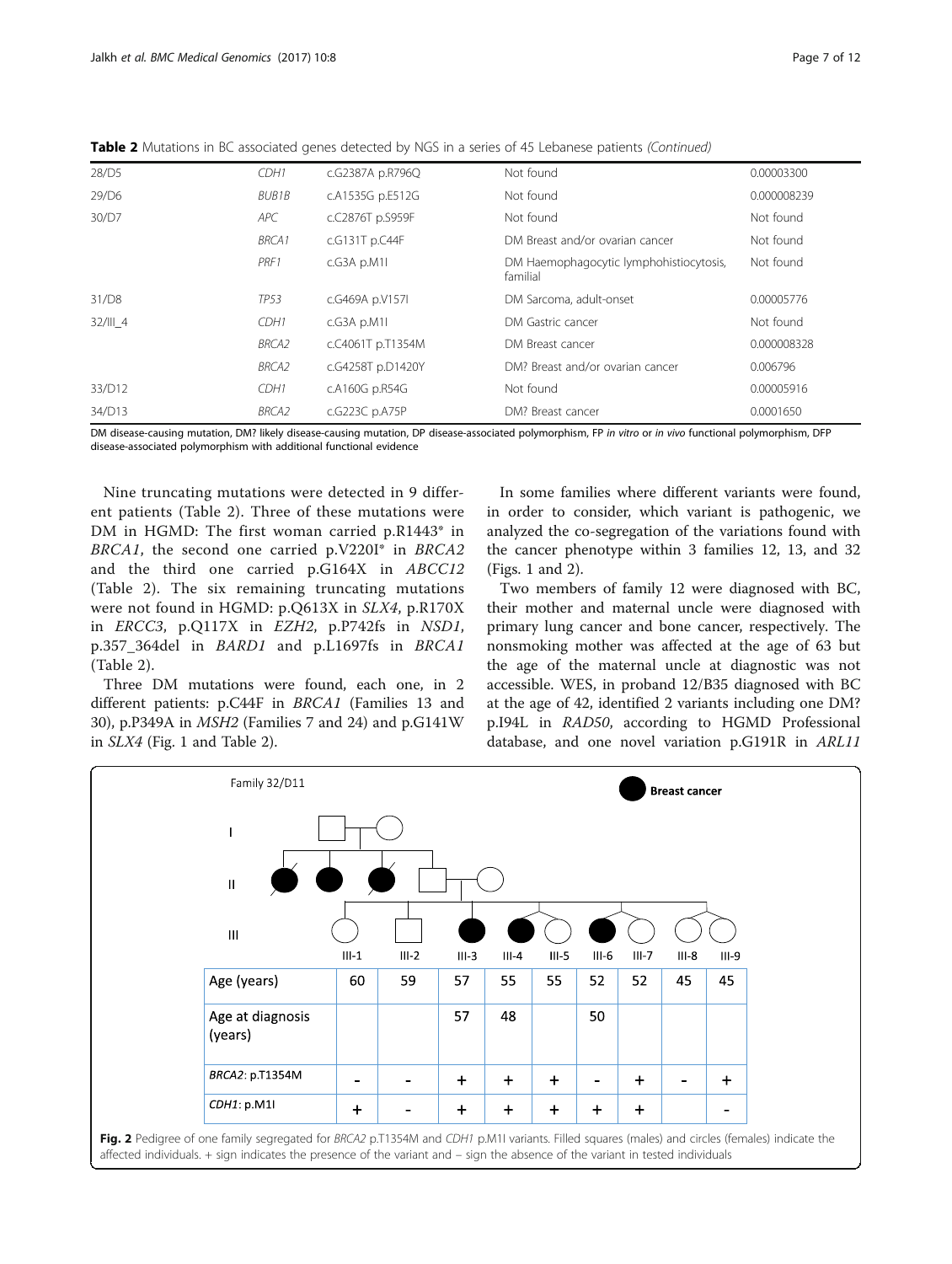(data not shown). Prediction tool Polyphen2 indicated that both changes are benign and SIFT prediction tool indicated that p.I94L in RAD50 is tolerated and that p.G191R in ARL11 is damaging. Only p.I94L in RAD50 segregated in the affected sisters, diagnosed with BC at the age of 48, but it was also found in their third youngest 51 years old unaffected sister.

Three members of Family 13 were diagnosed with BC. WES identified 3 DM according to HGMD Professional database, including p.C44F in BRCA1, p.G141W in SLX4 and p.S404F in STK11 (Table [2\)](#page-3-0). Leiden Open Variation Database indicated that p.C44F in BRCA1 affects protein function and it segregated with the disease (Table 3) (Fig. [1](#page-2-0)).

Six members of family 32 were diagnosed with BC (Fig. [2\)](#page-6-0). Members III-3, III-4 and III-6 were diagnosed with BC at the age of 56, 48 and 50, respectively. WES in proband III-4 identified 2 relevant variants including p.M1I in CDH1 and p.T1354M in BRCA2. Prediction tool SIFT indicated that both changes are damaging and are DM according to HGMD Professional database (Table [2](#page-3-0) and Fig. [2\)](#page-6-0). The analysis of this family showed that these variations were carried by affected and siblings that are not affected to date (Fig. [2](#page-6-0)). However, they were advised to join our screening program.

We have noted that the most frequently altered genes involved in our familial cases are DNA repair genes (Fig. [3a](#page-8-0)) and that some variants were recurrent in our cohort: p.W149X in ARL11, p.S836S in RET, p.A126T in RAD51C, p.T241M in XRCC3, p.G998E in PALB2 and  $c.673-36G > C$  in  $TP53$  (Table [2](#page-3-0) and Fig. [3b](#page-8-0)). In four cases, like the 4 families shown in Fig. [1](#page-2-0), individuals appear to co-inherit multiple cancer causing or predisposing gene mutations. Unlike, the old strategy where one stops the investigation once a pathogenic mutation was identified, NGS gives us the capability of collating all known mutations/variants in a sample, which may permit a more comprehensive understanding of the polygenic landscape model of cancer. An important question to be answered is: Does an individual in Family 13 harboring all three DM mutation have different penetrance, genotype to phenotype correlation, type or age of onset of cancer than a sibling with only one DM variant? This critical question can only be answered when we start to combine all germline variant data of cancer patients and their comprehensive phenotypes from around the world in well-curated databases.

# **Discussion**

We identified, in 45 patients with familial BC, 19 pathogenic mutations that are DM mutations according to the HGMD Professional database (Table [2](#page-3-0)). These 19 mutations were found in 13 different genes including ABCC12, APC, ATM, BRCA1, BRCA2, CDH1, ERCC6, MSH2, POLH, PRF1, SLX4, STK11, and TP53. Six mutations were found in BRCA1 and BRCA2 presenting a lower prevalence (15.5%) of deleterious BRCA mutations compared to the published literature [\[21](#page-10-0)–[23\]](#page-10-0).

In the Lebanese population, p.C44F mutation in the BRCA1 gene was found twice in this study and 5 times in previous studies [[17, 18](#page-10-0)] in a total of 7 from 367 cases studied (1.9%). In fact, 2 of 9 patients carried a

Table 3 BRCA variations found and their evaluations in BRCA databases

| Gene         | Variation                    | BIC database Clinically Importance/<br>Clinical Classification | <b>COSMIC</b> | Leiden Open Variation Database<br>(LOVD) | <b>BRCA Exchange</b> |
|--------------|------------------------------|----------------------------------------------------------------|---------------|------------------------------------------|----------------------|
| <b>BRCA1</b> | c.G131T p.C44F               | unknown/ pending                                               | Not found     | Affects function                         | Not found            |
|              | c.A536G p.Y179C              | unknown/ pending                                               | Not found     | Does not affect function                 | Benign               |
|              | c.C4327T p.R1443*            | yes/ class 5                                                   | Neutral       | Affects function                         | Not found            |
|              | c.A1067G p.Q356R             | unknown/ pending                                               | Pathogenic    | Does not affect function                 | Benign               |
|              | c.5090_5093delGTTA p.L1697fs | Not found                                                      | Not found     | Not found                                | Not found            |
| <b>BRCA2</b> | c.C65T p.A22V                | unknown/pending                                                | Not found     | Effect unknown                           | Not found            |
|              | c.G223C p.A75P               | unknown/ pending                                               | Not found     | Does not affect function                 | Benign               |
|              | c.658 659delGT p.V220I*      | yes/ class 5                                                   | Not found     | Affects function                         | Not found            |
|              | c.C4061T p.T1354M            | unknown/ pending                                               | Neutral       | Does not affect function                 | Benign               |
|              | c.G4258T p.D1420Y            | no/ pending                                                    | Neutral       | Does not affect function                 | Benign               |
|              | c.C5744T p.T1915M            | no/ class 1                                                    | Neutral       | Does not affect function                 | Not found            |
|              | c.G8775C p.Q2925H            | unknown/ pending                                               | Not found     | Effect unknown                           | Not found            |
|              | c.A1114C p.N372H             | no/ class 1                                                    | Neutral       | Not found                                | Benign               |
|              | c.C1151T p.S384F             | no/ pending                                                    | Not found     | Not found                                | Benign               |

Descriptions of the classes in the BIC database:

Class 1: Not pathogenic/low clinical significance: There is significant evidence against this variant being a dominant high-risk pathogenic mutation Class 5: Pathogenic: There is significant evidence to suggest that this variant is a dominant high-risk pathogenic mutation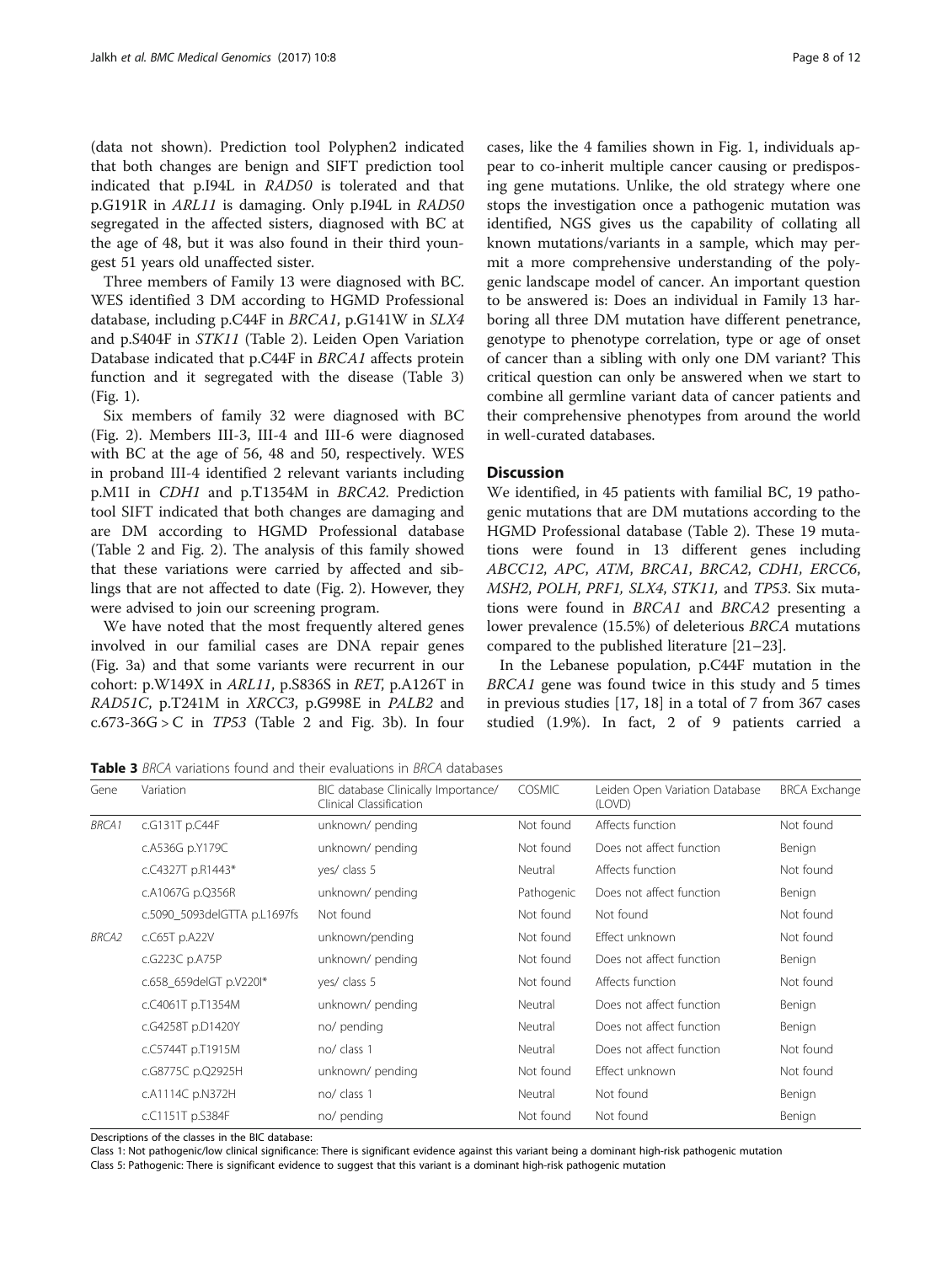<span id="page-8-0"></span>

deleterious BRCA mutation in a cohort of 72 patients and 3 of 14 patients carried a deleterious BRCA mutation in a cohort of 250 patients. Our findings suggest it is the most recurrent mutation in the Lebanese population.

In families 23 and 35, we identified the truncating mutation p.357\_364del in BARD1 (Table [2\)](#page-3-0). A previous study, on this variation, showed the absence of cosegregation with the disease and it was considered as neutral polymorphisms [[35\]](#page-11-0). We have observed this variant in our population and breast cancer patients and it is recommended that a more thorough and functional examination of this variant be conducted in the future.

In families 12, 13 and 32, we identified 7 variants in ARL11, BRCA1, BRCA2, CDH1, RAD50, SLX4, and STK11. The association of which variation towards increasing predisposition to BC remains unknown. Therefore, we analyzed the segregation of these variations and BC within the families. In family 13, only p.C44F in BRCA1 segregated with BC in the family. In family 12, p.I94L in RAD50 (a DM? mutation) was found in affected and healthy sisters and could therefore not lead to a conclusion regarding predisposition to BC. In family 32, p.M1I in CDH1 and p.T1354M in BRCA2 are implicated in gastric cancer and BC respectively and knowing that the family presented with only BC, two hypothesis can be formulated. First, III-6 can be considered as phenocopy and second healthy, till now, sisters III-5, III-7 and III-9 are at high risk (Fig. [2\)](#page-6-0). In fact, in highrisk families, women testing negative for the familial BRCA mutation have an increased risk of BC and should be considered for continued surveillance [[36](#page-11-0)]. Interestingly, two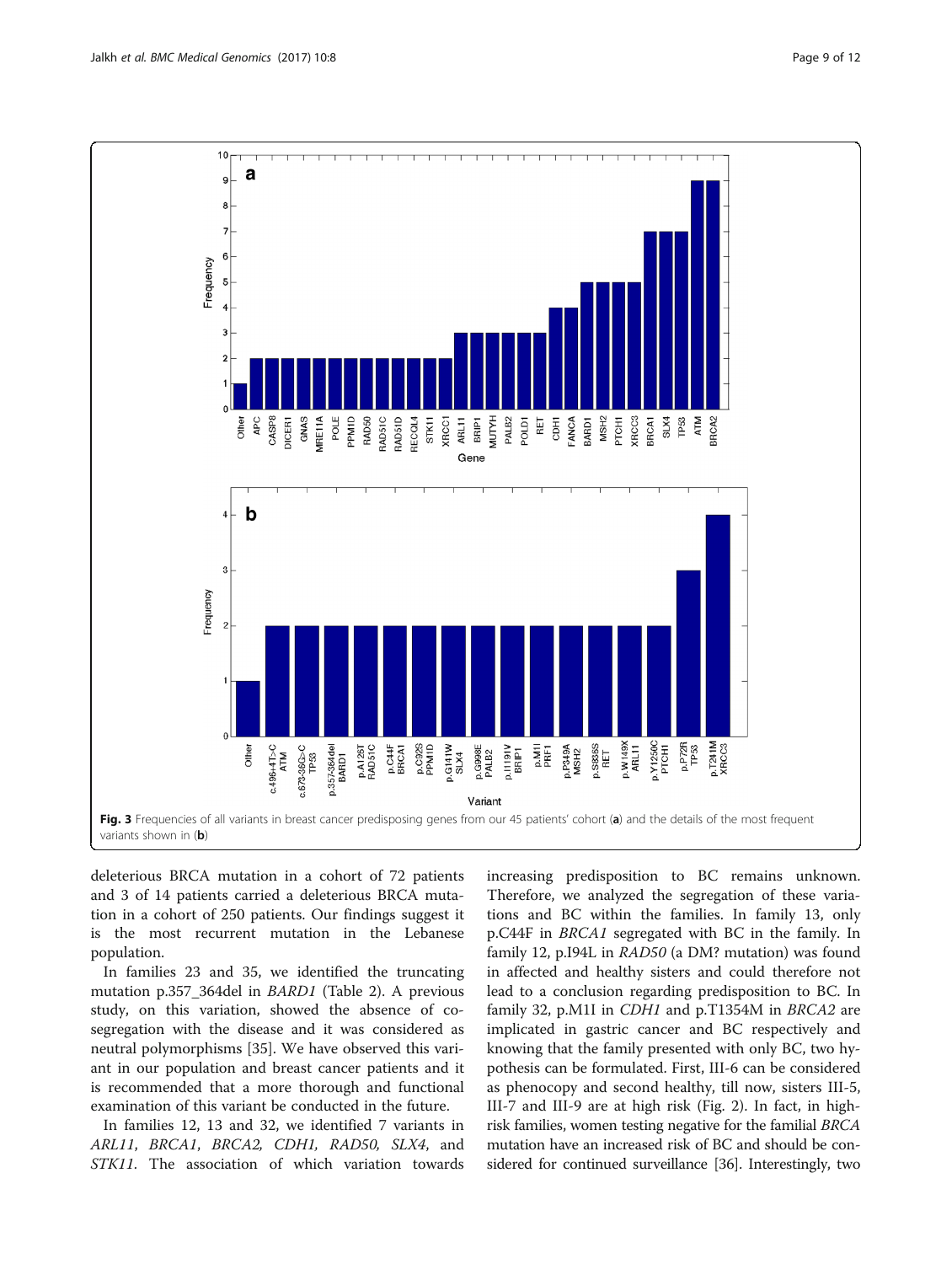<span id="page-9-0"></span>members of this family, III-4 and III-6 presented with invasive lobular breast cancer (Fig. [2](#page-6-0)). The association between CDH1 gene mutation and lobular cancer has been well established previously [\[37\]](#page-11-0), and it is not unrealistic to suggest that this CDH1 variant may be the cause of lobular breast cancer in this family.

The pathogenic status of the majority of novel substitutions found and the 6 variations considered as DM? according to HGMD professional, remains problematic (Table [2\)](#page-3-0). In fact, HGMD professional reports DM? as likely pathological mutation reported to be disease causing in the corresponding report, but the author has indicated that there may be some degree of doubt, or subsequent evidence has come to light in the literature, calling the deleterious nature of the variant into question [[29\]](#page-10-0). Further studies are needed to define the pathogenic status of the novel substitutions and the DM? variations that have been found in our cohort of patients with BC. These future studies have to be analyzed in a larger number of affected families and control population samples.

NGS and traditional sequencing methods are not proficient in detecting BRCA genomic rearrangements including large deletions or duplications. Deletion and duplication genomic rearrangements vary significantly among countries and within ethnic groups [\[38\]](#page-11-0). We admit, therefore, that our reported BRCA mutation prevalence is underestimated.

Among the DM mutations found, several were associated with syndromes (Peutz-Jeghers), different cancer types (renal cell carcinoma, gastric cancer) and with diseases (Xeroderma pigmentosa, ataxia telangiectasia) (Table [2\)](#page-3-0). Clinically, none of the symptoms found in these diseases were manifested in the different studied families except for family 24. In this family, proband 24/B49 carried the mutation p.R1443\* in BRCA1 and two MSH2 variants (Fig. [1\)](#page-2-0). Her mother had ovarian cancer and her sister uterine cancer, both are deceased and could not consequently be tested for these variants. MSH2 mutation is reported in families with endometrial cancer (Lynch syndrome) and breast cancer from Kuwait [\[39](#page-11-0)].

This is the first application of NGS on BC in Lebanon. In this study, we showed that the prevalence of deleterious BRCA mutations (15.5%) is lower than expected [[17](#page-10-0), [18](#page-10-0)] and that the overall mutation prevalence is equal to 40%, justifying the urgent need for the adoption of high-throughput NGS technologies to identify genes responsible for familial BC in the Lebanese population. Indeed, additional to BRCA mutations, highly penetrant mutations in genes associated with various hereditary cancer syndromes, such as CDH1, TP53, MSH2, ATM and POLH were found in the Lebanese population. Finally, we cannot rule out

that some of these families shift a putative explanation towards a polygenic model where moderate and low penetrance alleles, acting together, may play a predominant role [[20](#page-10-0), [40](#page-11-0), [41](#page-11-0)]. Our findings support the eligibility of performing genetic testing by massively parallel sequencing on Lebanese familial BC cases. Moreover, we would like to use this technology for tumor genome sequencing, in order to identify somatic alterations, which would be a valuable guidance towards individualized cancer therapy of Lebanese patients with BC. However, it is worthy of note that our study reports a small number of variants that are clinically actionable. Given the high rate of novel variants identified in BRCA1/2 and other breast cancerassociated genes, the clinical usefulness of the data is currently limited. Unless larger and rigorous studies are committed in this area of the world to correctly classify variants identified here or in other studies, the diagnosis and treatment of breast cancer will remain suboptimal.

## Conclusion

This is the first study that utilized NGS technology to study genetic variants in 45 patients with familial breast cancer from Lebanon. Our deleterious mutation prevalence was 40% with only 15.5% accounted for by the BRCA1 and BRCA2 genes. This data should encourage a different strategy for familial breast cancer genetic screening in Lebanon, one that is based on WES rather than the initial screening of BRCA1/2 genes. We report here novel and rare variants in breast cancer predisposing genes, which will be valuable to researchers and clinicians around the world for variants' classification and patients' care in general.

# Additional file

[Additional file 1:](dx.doi.org/10.1186/s12920-017-0244-7) Cancer genes explored in this study. (DOCX 11 kb)

#### Abbreviations

BC: Breast cancer; BIC: Breast cancer information core; BWA: Burrows-wheeler aligner; COSMIC: Catalog of somatic mutations in cancer database; DFP: Disease-associated polymorphism; DM: Disease-causing mutations; DM?: Disease-causing mutations; DP: Disease-associated polymorphism; FP: In vitro/laboratory or in vivo functional polymorphism; GATK: Genome analysis tool kit; HGMD Professional: Human genome mutation database; LOVD: Leiden open variation database; NGS: Next generation sequencing; NHLBI: National heart, lung, and blood institute; WES: Whole exome sequencing.

#### Acknowledgements

We would like to thank all the patients and their family members who contributed their samples and information for this study.

#### Funding

This work was supported by a grant from the Kuwait Foundation for the Advancement of Sciences (KFAS No. 2011-1302-06) given to Prof. Fahd Al-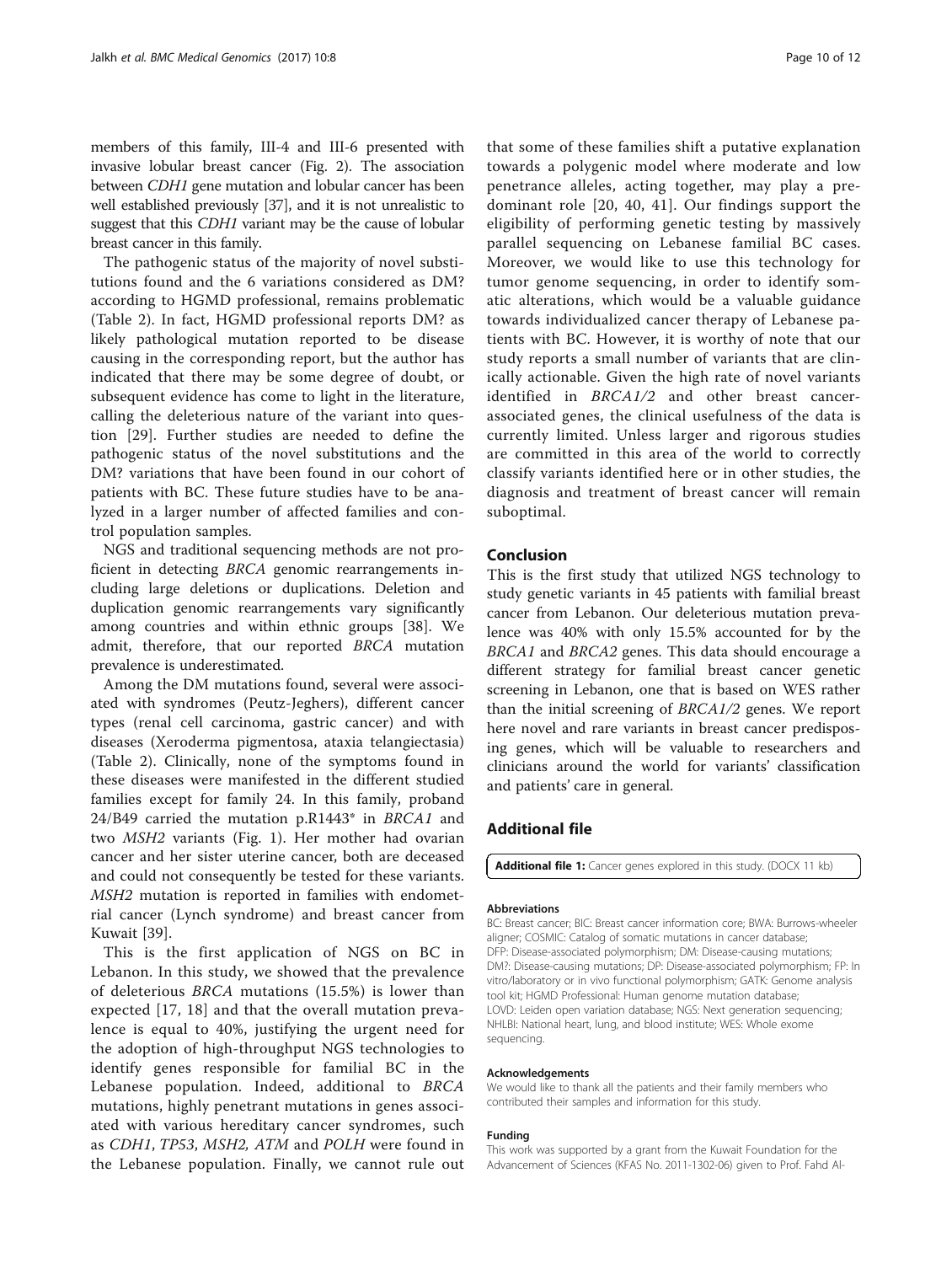<span id="page-10-0"></span>Mulla and by grants from the Saint Joseph University and the Mohamad Cheaib Foundation.

#### Availability of data and materials

Data generated or analyzed during this study are included in this published article and its Additional file. The link to the compiled data will be shared on our website [http://www.al-mulla.org](http://www.al-mulla.org/), which will be made available once it is connected to international databases in the near future. Meanwhile, data supporting the manuscript can be requested from the any of the two corresponding authors.

#### Authors' contributions

NJ, FM, AM: drafted the manuscript. NJ, EC, ZH, HA, FM, MRM: carried out the molecular genetic studies and participated in the sequence alignment. CK, DA, MJM: acquisition of data. FM, HA, MRM, NJ: performed statistical analysis and interpretation of data. FM, AM conceived of the study, participated in the design of the study, and in its design and coordination. All authors read and approved the final manuscript.

#### Competing interests

The authors report no conflicts of interest. The authors alone are responsible for the content and writing of the paper.

#### Consent for publication

All patients signed the informed consent during the counseling sessions and agreed to share their variant data in a reputable scientific journal.

#### Ethics approval and consent to participate

Approval to conduct the study was obtained from the Ethics Committee of Saint-Joseph University-Lebanon. Written informed consent was obtained at the time of enrollment for genetic sample collection.

#### Author details

<sup>1</sup>Unité de Génétique Médicale, Pôle Technologie Santé, Faculty of Medicine, Saint Joseph University, Beirut, Lebanon. <sup>2</sup>Trad Hospital, Beirut, Lebanon.<br><sup>3</sup>Department of Gynocology and Obstatrics, Hatel Digu de France Unive <sup>3</sup>Department of Gynecology and Obstetrics, Hôtel-Dieu de France University Hospital, Saint Joseph University, Beirut, Lebanon. <sup>4</sup>Department of Medical Laboratory Sciences (MLS), Faculty of Allied Health Sciences, Health Sciences Center (HSC), Kuwait University, Safat, Kuwait. <sup>5</sup>Dasman Diabetes Institute (DDI), P.O Box 1180, Dasman 15462, Kuwait. <sup>6</sup>Kuwait Medical Genetics Center, Maternity Hospital, Safat, Kuwait. <sup>7</sup>Department of Computing Sciences and Engineering, Kuwait University, P.O. Box 5969, Safat 13060, Kuwait. <sup>8</sup>Health Sciences Center, Faculty of Medicine, Department of Pathology, Kuwait University, P.O.Box 24923, Safat 13110, Kuwait. <sup>9</sup>Institut Jerome Lejeune, Paris, France.

#### Received: 20 August 2016 Accepted: 2 February 2017 Published online: 15 February 2017

#### References

- Melchor L, Benitez J. The complex genetic landscape of familial breast cancer. Hum Genet. 2013;132(8):845–63.
- 2. Miki Y, Swensen J, Shattuck-Eidens D, Futreal PA, Harshman K, Tavtigian S, et al. A strong candidate for the breast and ovarian cancer susceptibility gene BRCA1. Science. 1994;266(5182):66–71.
- 3. Wooster R, Bignell G, Lancaster J, Swift S, Seal S, Mangion J, et al. Identification of the breast cancer susceptibility gene BRCA2. Nature. 1995; 378(6559):789–92.
- 4. Scalia-Wilbur J, Colins BL, Penson RT, Dizon DS. Breast Cancer Risk Assessment: Moving Beyond BRCA 1 and 2. Semin Radiat Oncol. 2016;26(1):3–8.
- 5. Borresen AL, Andersen TI, Garber J, Barbier-Piraux N, Thorlacius S, Eyfjord J, et al. Screening for germ line TP53 mutations in breast cancer patients. Cancer Res. 1992;52(11):3234–6.
- 6. Giardiello FM, Brensinger JD, Tersmette AC, Goodman SN, Petersen GM, Booker SV, et al. Very high risk of cancer in familial Peutz-Jeghers syndrome. Gastroenterology. 2000;119(6):1447–53.
- 7. Lynch ED, Ostermeyer EA, Lee MK, Arena JF, Ji H, Dann J, et al. Inherited mutations in PTEN that are associated with breast cancer, cowden disease, and juvenile polyposis. Am J Hum Genet. 1997;61(6):1254–60.
- 8. Rahman N, Seal S, Thompson D, Kelly P, Renwick A, Elliott A, et al. PALB2, which encodes a BRCA2-interacting protein, is a breast cancer susceptibility gene. Nat Genet. 2007;39(2):165–7.
- Seal S, Thompson D, Renwick A, Elliott A, Kelly P, Barfoot R, et al. Truncating mutations in the Fanconi anemia J gene BRIP1 are low-penetrance breast cancer susceptibility alleles. Nat Genet. 2006;38(11):1239–41.
- 10. Shamseldin HE, Elfaki M, Alkuraya FS. Exome sequencing reveals a novel Fanconi group defined by XRCC2 mutation. J Med Genet. 2012;49(3):184–6.
- 11. Loveday C, Turnbull C, Ramsay E, Hughes D, Ruark E, Frankum JR, et al. Germline mutations in RAD51D confer susceptibility to ovarian cancer. Nat Genet. 2011;43(9):879–82.
- 12. Meijers-Heijboer H, van den Ouweland A, Klijn J, Wasielewski M, de Snoo A, Oldenburg R, et al. Low-penetrance susceptibility to breast cancer due to CHEK2(\*)1100delC in noncarriers of BRCA1 or BRCA2 mutations. Nat Genet. 2002;31(1):55–9.
- 13. Orr N, Lemnrau A, Cooke R, Fletcher O, Tomczyk K, Jones M, et al. Genomewide association study identifies a common variant in RAD51B associated with male breast cancer risk. Nat Genet. 2012;44(11):1182–4.
- 14. Porhanova NV, Sokolenko AP, Sherina NY, Ponomariova DN, Tkachenko NN, Matsko DE, et al. Ovarian cancer patient with germline mutations in both BRCA1 and NBN genes. Cancer Genet Cytogenet. 2008;186(2):122–4.
- 15. Renwick A, Thompson D, Seal S, Kelly P, Chagtai T, Ahmed M, et al. ATM mutations that cause ataxia-telangiectasia are breast cancer susceptibility alleles. Nat Genet. 2006;38(8):873–5.
- 16. Shamseddine A, Saleh A, Charafeddine M, Seoud M, Mukherji D, Temraz S, et al. Cancer trends in Lebanon: a review of incidence rates for the period of 2003–2008 and projections until 2018. Popul Health Metr. 2014;12(1):4.
- 17. El Saghir NS, Zgheib NK, Assi HA, Khoury KE, Bidet Y, Jaber SM, et al. BRCA1 and BRCA2 mutations in ethnic Lebanese Arab women with high hereditary risk breast cancer. Oncologist. 2015;20(4):357–64.
- 18. Jalkh N, Nassar-Slaba J, Chouery E, Salem N, Uhrchammer N, Golmard L, et al. Prevalance of BRCA1 and BRCA2 mutations in familial breast cancer patients in Lebanon. Hered Cancer Clin Pract. 2012;10(1):7.
- 19. Sundquist M, Thorstenson S, Brudin L, Wingren S, Nordenskjold B. Incidence and prognosis in early onset breast cancer. Breast. 2002;11(1):30–5.
- 20. Gracia-Aznarez FJ, Fernandez V, Pita G, Peterlongo P, Dominguez O, de la Hoya M, et al. Whole exome sequencing suggests much of non-BRCA1/ BRCA2 familial breast cancer is due to moderate and low penetrance susceptibility alleles. PLoS One. 2013;8(2):e55681.
- 21. Hall MJ, Reid JE, Burbidge LA, Pruss D, Deffenbaugh AM, Frye C, et al. BRCA1 and BRCA2 mutations in women of different ethnicities undergoing testing for hereditary breast-ovarian cancer. Cancer. 2009;115(10):2222–33.
- 22. Malone KE, Daling JR, Neal C, Suter NM, O'Brien C, et al. Frequency of BRCA1/BRCA2 mutations in a population-based sample of young breast carcinoma cases. Cancer. 2000;88(6):1393–402.
- 23. Uhrhammer N, Abdelouahab A, Lafarge L, Feillel V, Ben Dib A, Bignon YJ. BRCA1 mutations in Algerian breast cancer patients: high frequency in young, sporadic cases. Int J Med Sci. 2008;5(4):197–202.
- 24. Miller SA, Dykes DD, Polesky HF. A simple salting out procedure for extracting DNA from human nucleated cells. Nucleic Acids Res. 1988;16(3):1215.
- 25. Li H, Durbin R. Fast and accurate short read alignment with Burrows-Wheeler transform. Bioinformatics. 2009;25(14):1754–60.
- 26. McKenna A, Hanna M, Banks E, Sivachenko A, Cibulskis K, Kernytsky A, et al. The Genome Analysis Toolkit: a MapReduce framework for analyzing next-generation DNA sequencing data. Genome Res. 2010;20(9):1297–303.
- 27. Li B, Krishnan VG, Mort ME, Xin F, Kamati KK, Cooper DN, et al. Automated inference of molecular mechanisms of disease from amino acid substitutions. Bioinformatics. 2009;25(21):2744–50.
- 28. DePristo MA, Banks E, Poplin R, Garimella KV, Maguire JR, Hartl C, et al. A framework for variation discovery and genotyping using next-generation DNA sequencing data. Nat Genet. 2011;43(5):491–8.
- 29. Stenson PD, Mort M, Ball EV, Shaw K, Phillips A, Cooper DN. The Human Gene Mutation Database: building a comprehensive mutation repository for clinical and molecular genetics, diagnostic testing and personalized genomic medicine. Hum Genet. 2014;133(1):1–9.
- 30. Clarke L, Zheng-Bradley X, Smith R, Kulesha E, Xiao C, Toneva I, et al. The 1000 Genomes Project: data management and community access. Nat Methods. 2012;9(5):459–62.
- 31. Szabo C, Masiello A, Ryan JF, Brody LC. The breast cancer information core: database design, structure, and scope. Hum Mutat. 2000;16(2):123–31.